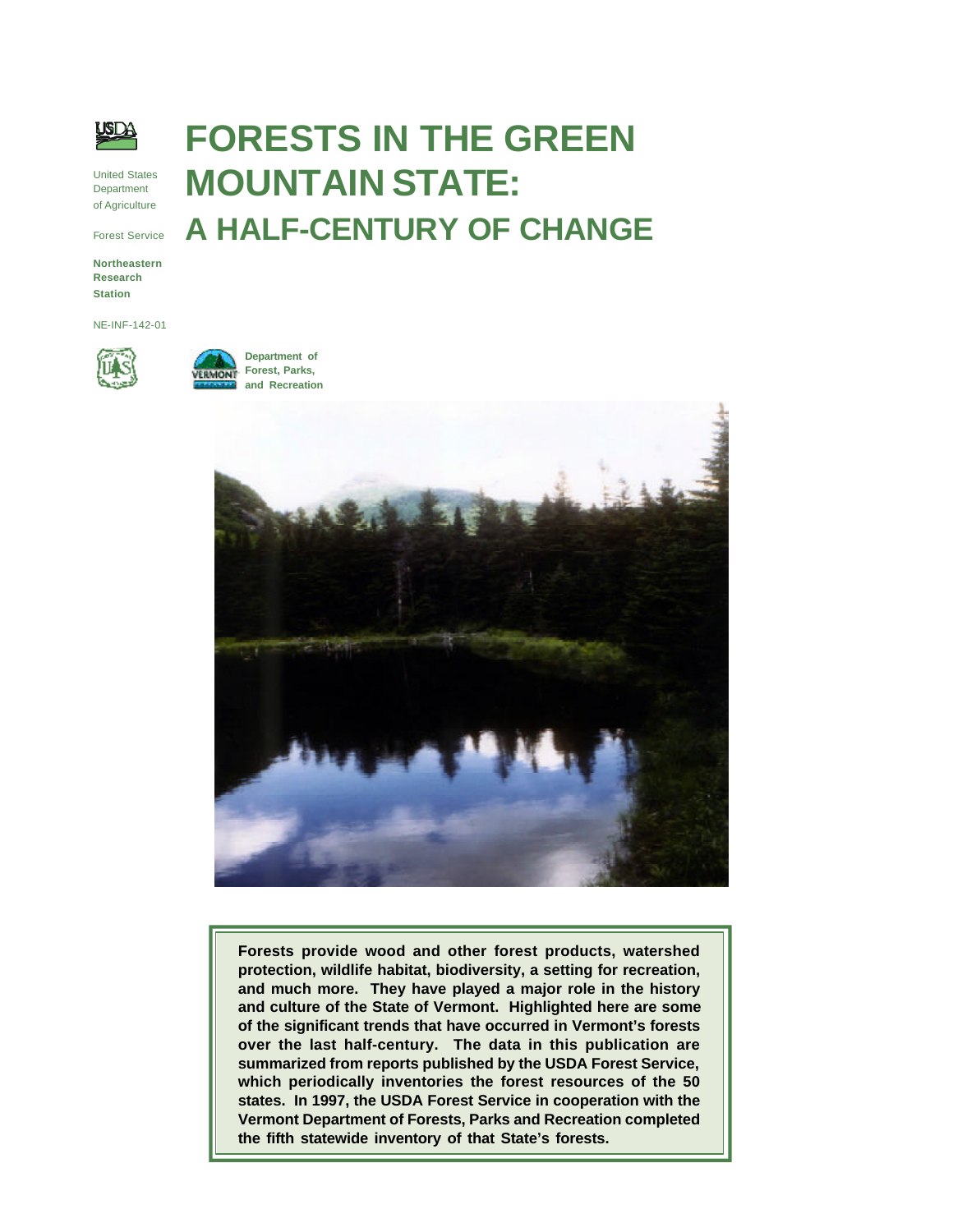**F** orests dominate Vermont's landscape, covering 4.6 million acres or 78.2 percent of the State. There is 2 percent more forest area than in 1983 and 24 percent more forests than in 1948. Vermont was not alway percent more forest area than in 1983 and 24 percent more forests than in 1948. Vermont was not always heavily forested. Early settlers cleared nearly two-thirds of the original forest for agriculture. The amount of acreage farmed peaked around the middle of the  $19<sup>th</sup>$  century, and then began a long decline that has continued to this day. Forests have reclaimed much of the abandoned land. Left undisturbed, fields and pastures naturally go though a series of changes that eventually bring about a new forest. Now, after decades of increases, there are more acres in forest in Vermont than at any time in the last 100 years. Today, cropland and pasture account for only 11 percent of the State's total land area.

Essex is the most heavily forested county, with 95.2 percent of its area in forest. Chittenden County is the least forested, with 61.4 percent in forest. For statistical purposes, data for Grand Isle and Franklin Counties are combined. Grand Isle has little forest land and would be the least forested if considered separately.

Categorizing forest land is helpful in understanding resource availability and planning forest management. Forest land is categorized by the Forest Service as timberland or noncommercial forest land. Timberland is physically capable of growing timber crops and is potentially available for harvesting. Ninety-seven percent of forest land, or 4.5 million acres, is classified as timberland. Noncommercial forest land includes reserved forest lands, unproductive forests, and urban forests. Management for timber on these lands is administratively restricted or economically impractical. Examples include designated wilderness areas on the Green Mountain National Forest, mountaintops with thin soils, and forests in urban areas. The area of noncommercial forest land in Vermont has increased steadily from 16,000 acres in 1948 to 146,000 acres in 1997. Nearly all of this increase is due to the reclassification of timberland into this category. Most of the noncommercial forest land is in public ownership.

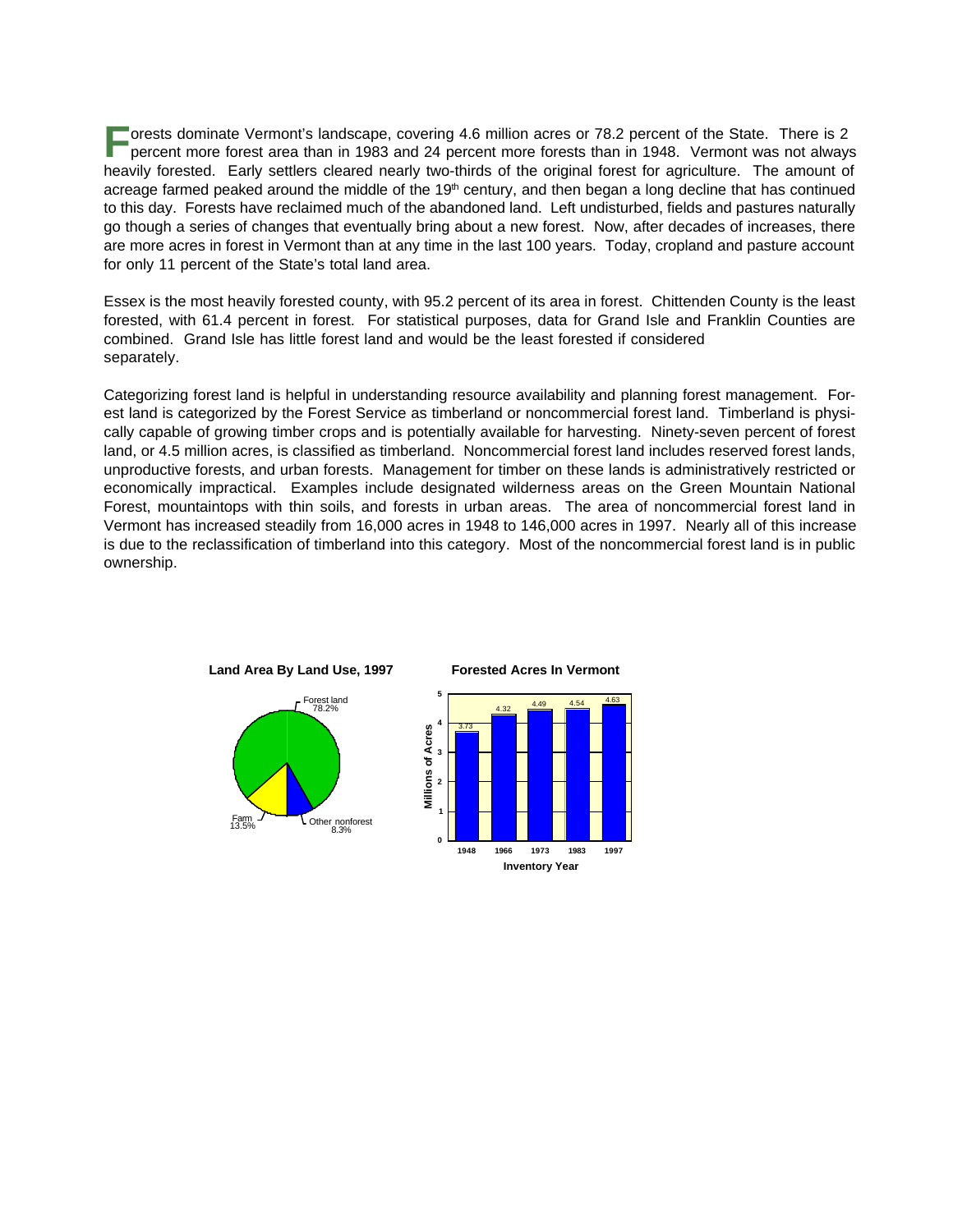## **PEOPLE AND FORESTS**

**T** he size of the population and how people live on the land are significant forces in shaping the forest. The population of Vermont grew slowly (23 percent) between 1860 and 1960. Around 1960, the State's population began growing at a faster rate. Between 1960 and 1997, Vermont's population increased by more than 50 percent to 589,000.

During the last 50 years, the number of farms in Vermont has decreased. The smaller deceases in the more recent years coincide with the smaller increases in forest-land area as reported for recent inventories.



Vermont's private forest-land owners are a diverse group of 80,500 individuals and enterprises; they hold 85 percent of Vermont's timberland. This area is divided between forest industry and nonindustrial private owners. State, federal, and other public owners hold the remaining 15 percent. The amount of acreage owned by forest industry has dropped to one-fifth of the 1983 total. Although many in number, owners with small holdings account for a small portion of Vermont's timberland. Half of the private forest-land owners hold fewer than 10 acres; they own only about 2.6 percent of the timberland. These small holdings are primarily sites for houses. The number of owners with fewer than 50 acres of timberland has nearly doubled since 1983.

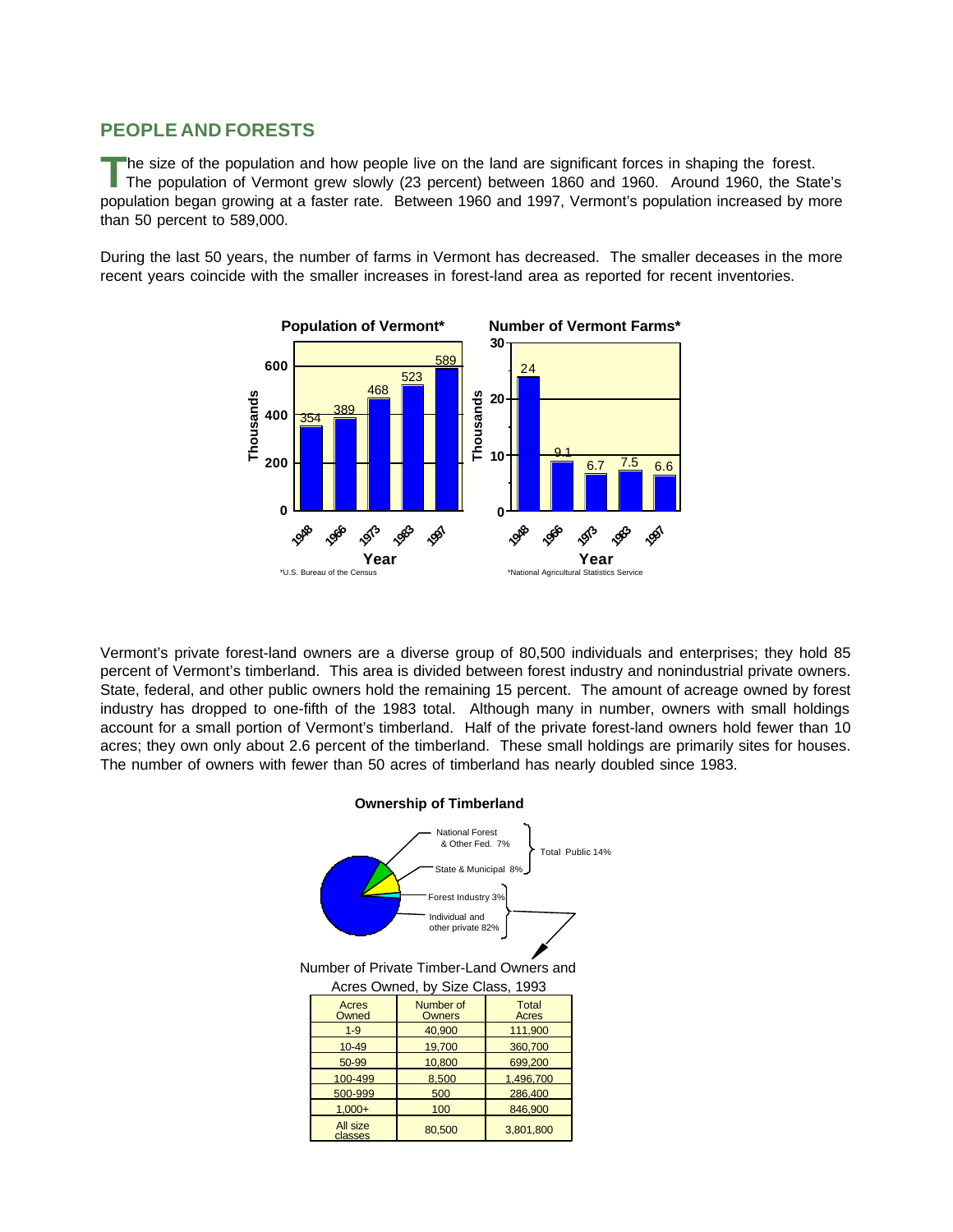### **TREES HAVE INCREASED IN SIZE AND NUMBER**

ow well forests are populated with trees is determined by measures of tree size and number. Vermont has experienced a steady measures of tree size and number. Vermont has experienced a steady increase in the average diameter (at breast height) of trees 5 inches or more in diameter. Since 1966 (the first inventory to report data by diameter class), the average diameter of trees has increased from 8.3 to 9.16 inches. During the same period, the average number of trees 5 inches or larger in diameter per acre has increased from 170 to 187.



Changes in the numbers of trees were not distributed evenly across diameter classes. Since 1966, most of the increase in the number of trees occurred in diameter classes above 8 inches. The number of trees in the 6-inch diameter class has decreased during this period.

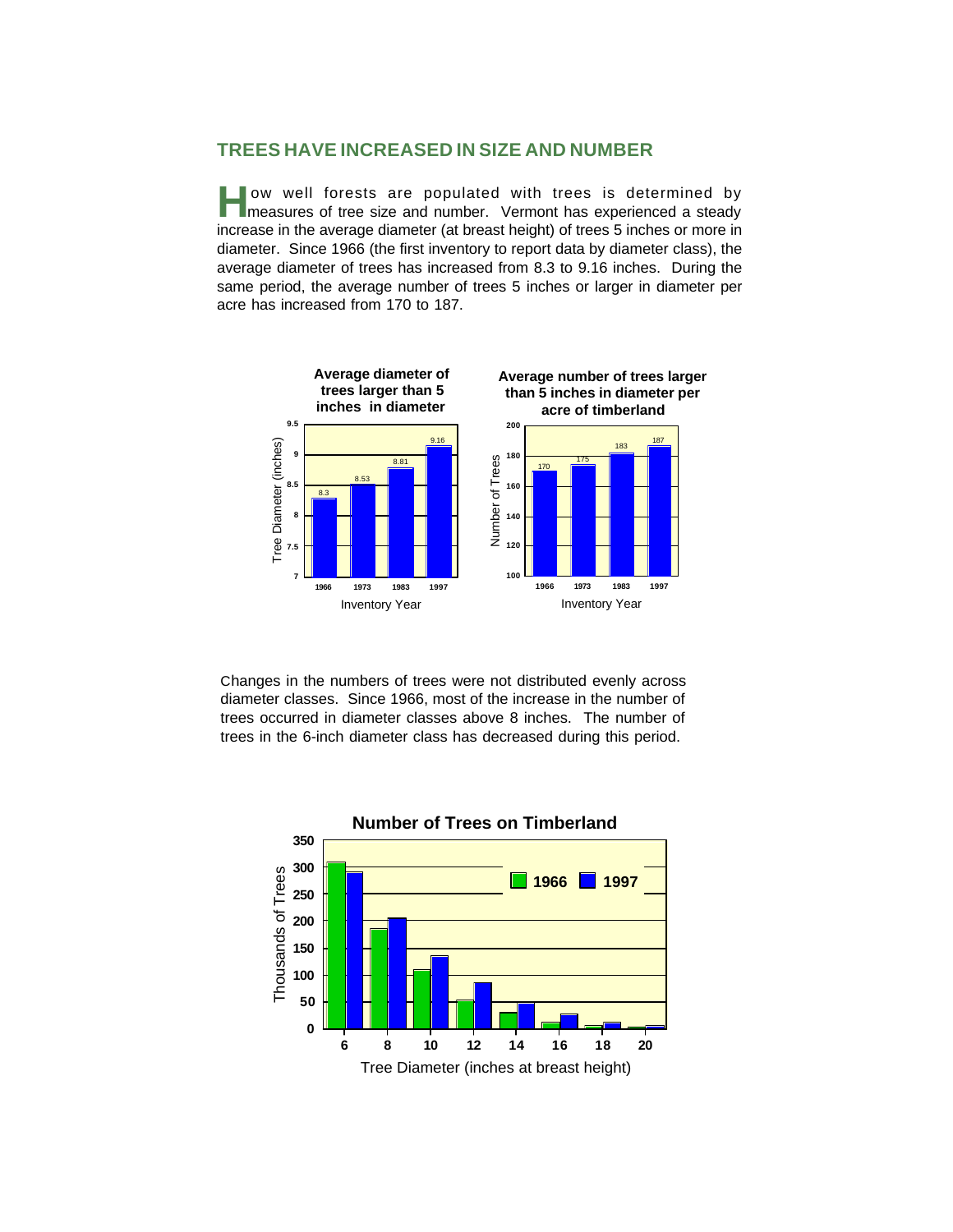## **TREES HAVE INCREASED IN VOLUME**

**T** he increase in the size and number of trees in Vermont has resulted in an increase in the average volume of trees per acre of timberland. Volume decreased to 14.4 cords per acre in 1966, but has increased steadily since then and now averages 26.1 cords per acre.



**Average Volume Per Acre**

When ranked by volume, sugar maple is the leading species followed by red maple. Red maple ranked sixth in volume in 1948.



**Volume of Trees on Timberland, for Selected Species and Percent Change, Vermont, 1983 and 1997**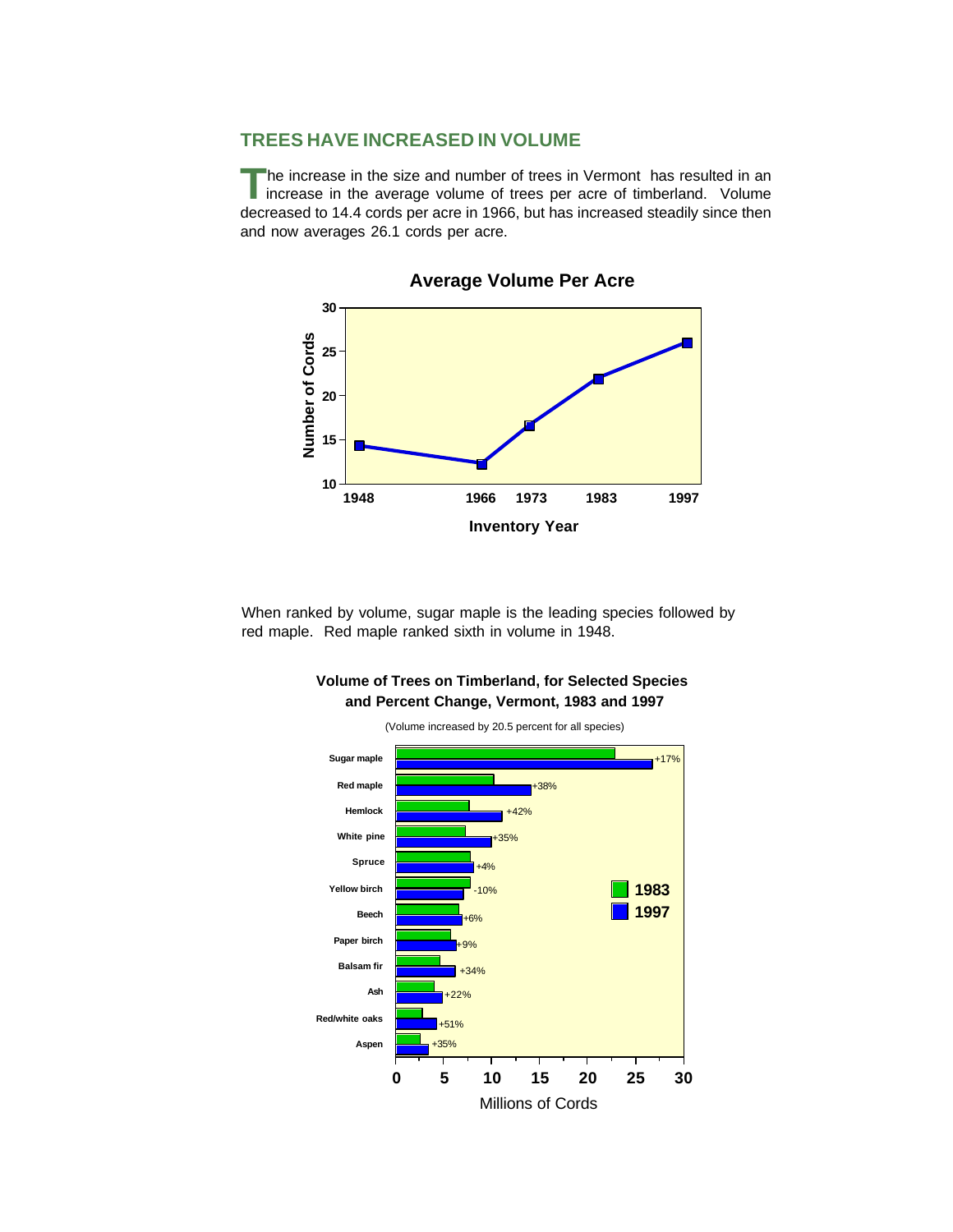# **GROWTH AND REMOVALS**

**N** et growth and removals of trees influence the structure and species composition of a forest. Net growth is the total growth of trees plus gains from land coming of a forest. Net growth is the total growth of trees plus gains from land coming into forest, minus losses to mortality from insect and disease outbreaks, and disturbances such as wind and ice storms. Removals include harvesting plus losses due to changes in land use. In Vermont, the net growth of trees has exceeded removals since the first inventory in 1948. About twice as much wood has been grown than was cut or otherwise removed.

The ratio of growth-to-removals (G/R) varies among species. Comparing ratios for individual species to the average for all species indicates relative changes for each species. Species with the most favorable G/R ratios are hemlock, red maple, sugar maple, ash, and the oaks. In Vermont, these species are increasing in the portion of the total resource they represent. Historically, cutting pressure has been greater on softwood species (other than hemlock) than on hardwoods. Since 1948, the average G/R ratio has been 1.8:1 for softwoods and 2.4:1 for hardwoods. Ratios are less than 1:1 where removals exceed growth. During the period covered by the most recent inventory (1983-97) the G/R ratio for spruce and paper birch was 0.9 and 0.6, respectively. Relatively high death rates for these species have contributed to their low ratios.



#### **Ratio of Net Growth to Removals For Important Species and Groups 1948-97**

# **FOREST HEALTH**

**T** he National Forest Health Monitoring (NFHM) Program looks at a wide set of indicators that reflect forest conditions. One of these measures is crown dieback, or the percentage of branch tips that are dead. Dieback can signal that the tree is being attacked by an insect or disease, or has other health problems. Few trees measured by NFHM scientists in Vermont had significant amounts of crown dieback. Eighty-nine percent of the trees measured had no or very light dieback (1 to 5 percent); only 3 percent of the trees had dieback greater than 20 percent. Differences in dieback among species may indicate differences in tree vigor, though some variations should be expected due to differences in growth characteristics. Observations of dieback and other attributes over time will allow researchers to identify trends and better evaluate forest conditions.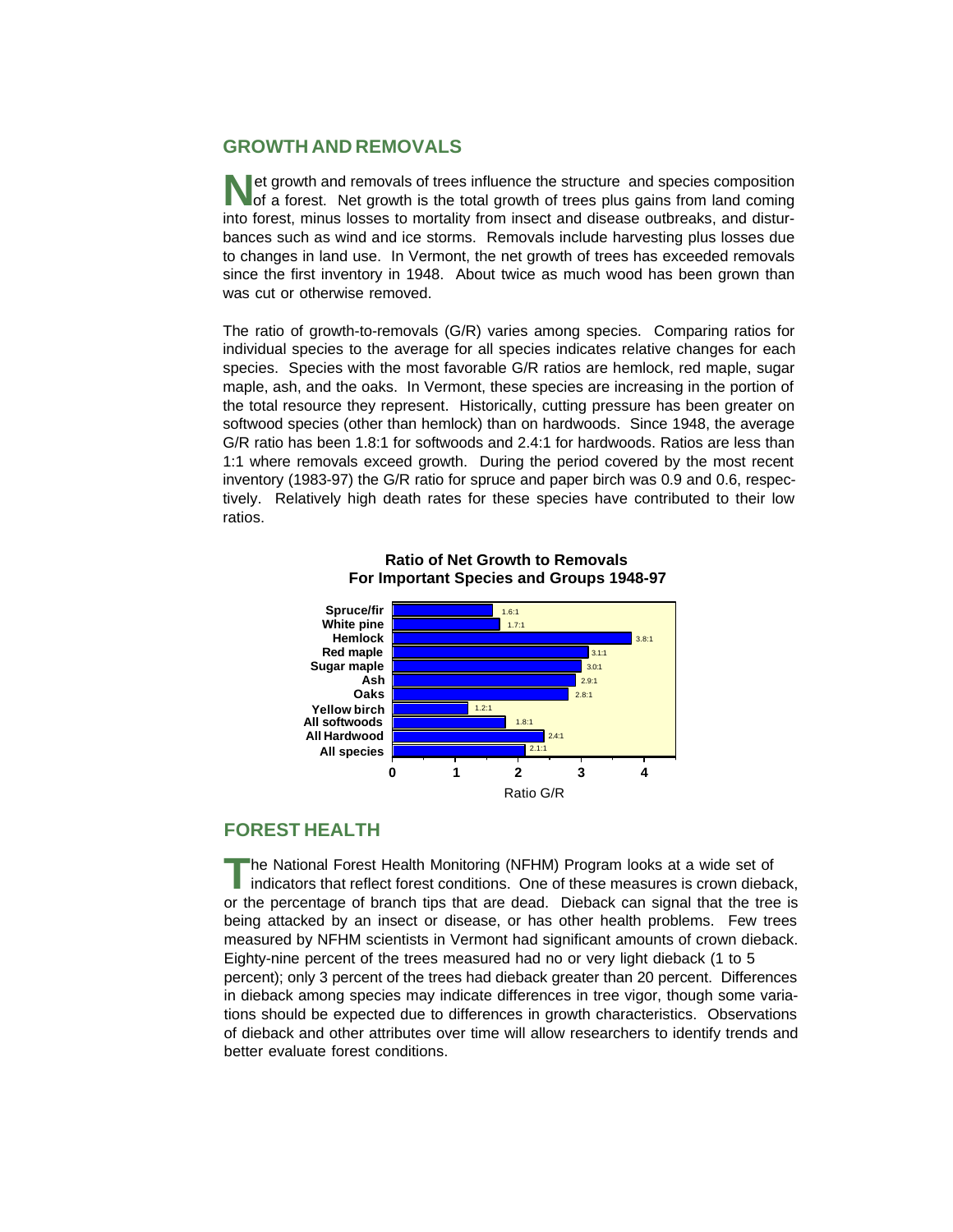

**Percent Dieback For Trees Measured in 1996-99**

## **CHANGES IN SPECIES COMPOSITION**

**T** he distribution of volume by softwood and hardwood species in Vermont has changed little during the last 50 years.



The spruce portion of softwood volume has declined and the portions represented by white pine and hemlock have increased. Birch species have declined in the portion of hardwoods they represent while the portion represented by red maple has increased.